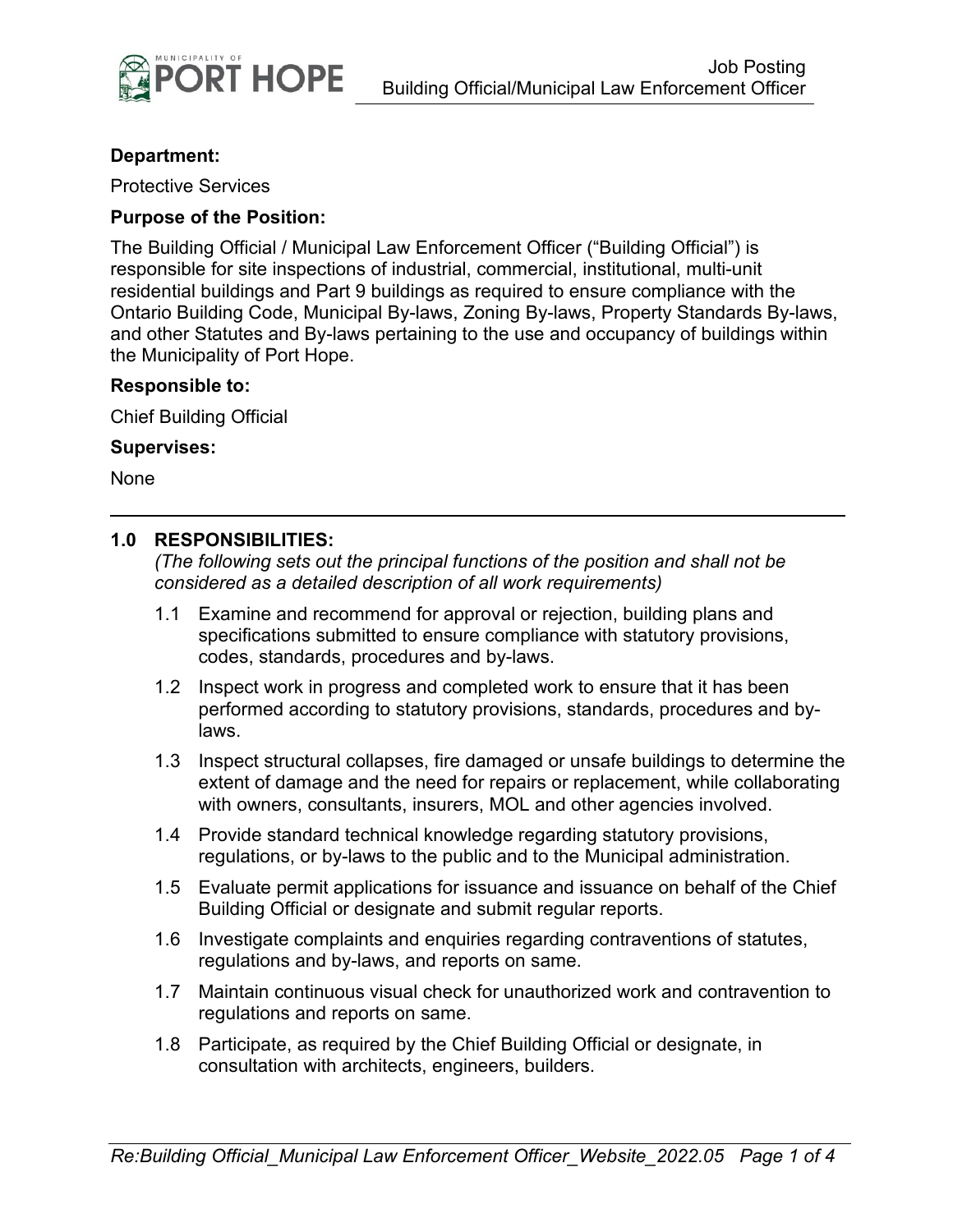# **Job Posting Building Official/MLEO**

- 1.9 Assist the Chief Building Official or designate in maintaining records and files on applications, permits, plans, etc. pertinent to the operation of the building department.
- 1.10 Prepare correspondence as required by the Chief Building Official or designate to carry out the duties of this position.
- 1.11 Assist the Chief Building Official or designate in the administration of the Building Department.
- 1.12 When required, ensure that other authorities have approved plans prior to issuance of permit.
- 1.13 Assist the Chief Building Official or designate in the enforcement of Zoning Bylaws, Sign By-law, Property Standards By-law, Pool By-law, etc. as required by the duties of the Building division.
- 1.14 Prepare and issue orders as required.
- 1.15 Co-operate with other local authorities and officials when jurisdictions overlap.
- 1.16 Deal tactfully and politely with the public and assist residents by providing information, answering general questions, and referring them to the appropriate personnel.
- 1.17 Support the Municipality's Public Service values to ensure a culture that champions equity, diversity and respectful workplaces.
- 1.18 Adhere to high standards of ethical behaviour and demonstrate their understanding that their personal actions impact the public's perception of the Municipality.
- 1.19 Perform other duties as assigned by the Chief Building Official or designate.

# **2.0 KNOWLEDGE, QUALIFICATIONS, SKILLS AND ABILITIES:**

#### **Knowledge**

- 2.1 Completion of Community College in Architectural Technology, Building Science, or Engineering Technology or related field.
- 2.2 Four (4) to five (5) years of experience in building construction, performing building inspections, or a related field
- 2.3 Membership in the Ontario Building Officials Association (OBOA) would be an asset. Where not already attained, the successful candidate would be required to work towards attaining the Certified Building Code Official designation.
- 2.4 The following Ministry of Municipal Affairs BCIN qualification requirements for building officials: Large/Complex Building; Building Structural, Building Services, Small Buildings, House, On-site Sewage System, Plumbing All Buildings and General Legal/Process are required; however, Applicants who have not attained all the certifications may be considered.
- 2.5 Knowledge and ability to apply the Ontario Occupational Health and Safety Act and Regulations relevant to building construction.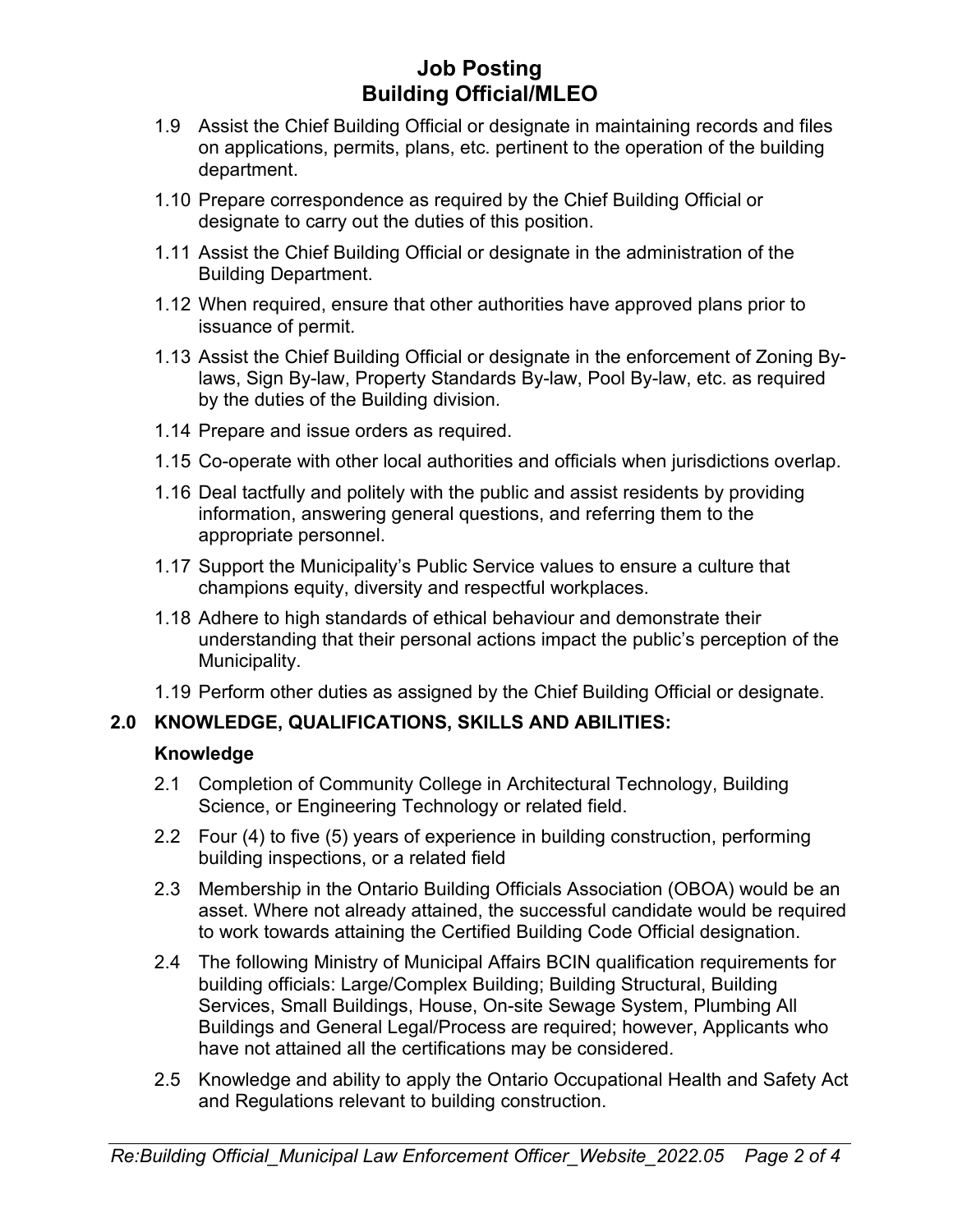# **Job Posting Building Official/MLEO**

2.6 Province of Ontario "Qualified" in all categories applicable.

### **Skills and Abilities**

- 2.7 Verbal communication skills including courtesy, tact, discretion, explanation, judgment and persuasion.
- 2.8 Written communication skills including grammar/spelling skills and writing of reports/correspondence.
- 2.9 Analytical skills and decisiveness.
- 2.10 Detail Orientation skills.
- 2.11 Interpersonal and customer service skills.
- 2.12 Intermediate computer skills including expertise on Email and Word software and basic computer skills using Excel and database software.

### **3.0 OTHER:**

- 3.1 Valid and satisfactory 'G' Driver's License
- 3.2 Valid and satisfactory Criminal Record and Judicial Matters Check.

## **4.0 WORKING CONDITIONS:**

- 4.1 Office work with requirement to perform work outdoors in varied work climates.
- 4.2 Potential for safety hazards when inspecting buildings for compliance.
- 4.3 Work may involve interactions with angry, abusive and uncooperative individuals.
- 4.4 Considerable travel within the Municipality.
- 4.5 Continuous upgrading and education is required.